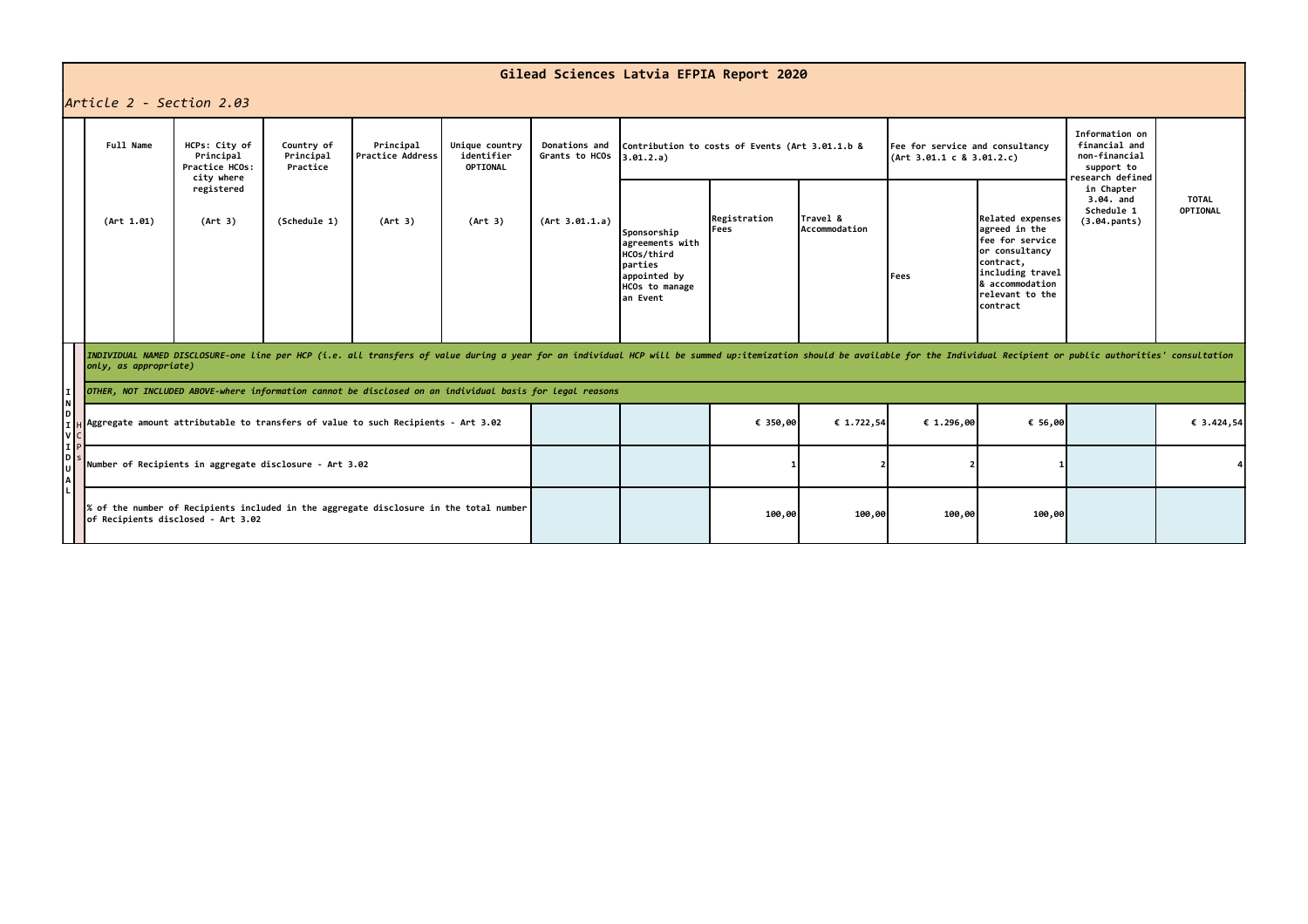|                                 | Full Name                                                                                                                                                                                                                                               | HCPs: City of<br>Principal<br>Practice HCOs:<br>city where | Country of<br>Principal<br>Practice | Principal<br>Practice Address | Unique country<br>identifier<br>OPTIONAL<br>(Art 3) | Donations and<br>Grants to HCOs<br>(Art 3.01.1.a) | Contribution to costs of Events (Art 3.01.1.b &<br>3.01.2.a)                                           |                      |                           | Fee for service and consultancy<br>(Art 3.01.1 c 8 3.01.2.c) |                                                                                                                                                                  | Information on<br>financial and<br>non-financial<br>support to<br>research defined |                          |
|---------------------------------|---------------------------------------------------------------------------------------------------------------------------------------------------------------------------------------------------------------------------------------------------------|------------------------------------------------------------|-------------------------------------|-------------------------------|-----------------------------------------------------|---------------------------------------------------|--------------------------------------------------------------------------------------------------------|----------------------|---------------------------|--------------------------------------------------------------|------------------------------------------------------------------------------------------------------------------------------------------------------------------|------------------------------------------------------------------------------------|--------------------------|
|                                 | (Art 1.01)                                                                                                                                                                                                                                              | registered<br>(Art 3)                                      | (Schedule 1)                        | (Art 3)                       |                                                     |                                                   | Sponsorship<br>agreements with<br>HCOs/third<br>lparties<br>appointed by<br>HCOs to manage<br>an Event | Registration<br>Fees | Travel &<br>Accommodation | Fees                                                         | Related expenses<br>agreed in the<br>fee for service<br>or consultancy<br>contract,<br>including travel<br><b>8 accommodation</b><br>relevant to the<br>contract | in Chapter<br>3.04. and<br>Schedule 1<br>(3.04.pants)                              | <b>TOTAL</b><br>OPTIONAL |
|                                 | INDIVIDUAL NAMED DISCLOSURE-one line per HCO (i.e. all transfers of value during a year for an individual HCO will be summed up:itemization should be available for the Individual Recipient or public authorities' consultati<br>only, as appropriate) |                                                            |                                     |                               |                                                     |                                                   |                                                                                                        |                      |                           |                                                              |                                                                                                                                                                  |                                                                                    |                          |
| Νļ                              | Latvijas<br>Infektologu<br>asociācija                                                                                                                                                                                                                   | Riga                                                       | Latvia                              | Linezera iela 3               |                                                     |                                                   | € 1.500,00                                                                                             |                      |                           |                                                              |                                                                                                                                                                  |                                                                                    | € 1.500,00               |
| D                               | OTHER, NOT INCLUDED ABOVE-where information cannot be disclosed on an individual basis for legal reasons                                                                                                                                                |                                                            |                                     |                               |                                                     |                                                   |                                                                                                        |                      |                           |                                                              |                                                                                                                                                                  |                                                                                    |                          |
| V <sub>c</sub><br>τk<br>D<br> U | Aggregate amount attributable to transfers of value to such Recipients - Art 3.02                                                                                                                                                                       |                                                            |                                     |                               |                                                     |                                                   |                                                                                                        |                      |                           |                                                              |                                                                                                                                                                  |                                                                                    |                          |
|                                 | Number of Recipients in aggregate disclosure - Art 3.02                                                                                                                                                                                                 |                                                            |                                     |                               |                                                     |                                                   |                                                                                                        |                      |                           |                                                              |                                                                                                                                                                  |                                                                                    |                          |
|                                 | % of the number of Recipients included in the aggregate disclosure in the total number<br>of Recipients disclosed - Art 3.02                                                                                                                            |                                                            |                                     |                               |                                                     |                                                   |                                                                                                        |                      |                           |                                                              |                                                                                                                                                                  |                                                                                    |                          |